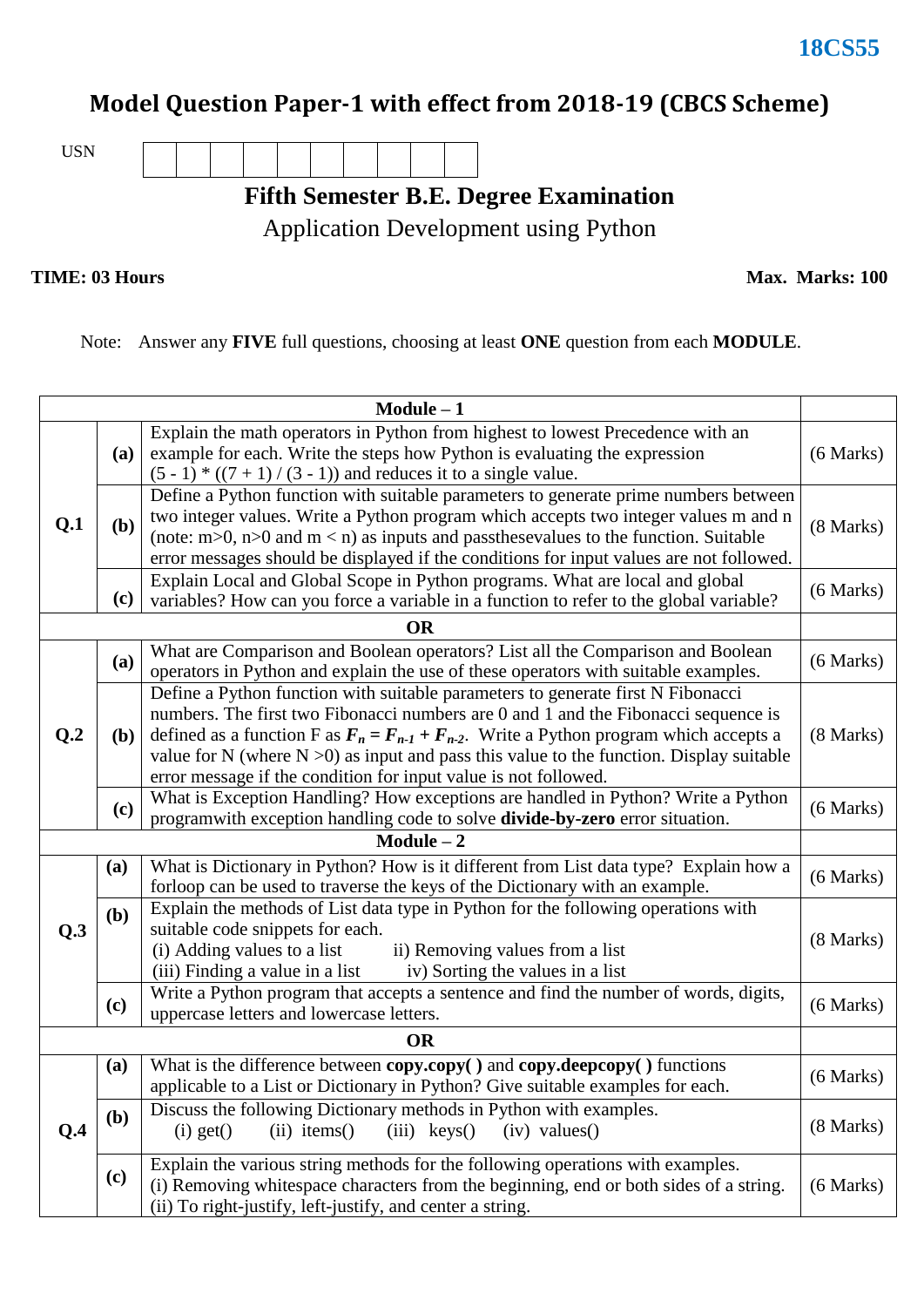## **18CS55**

| Module $-3$ |                                                                                         |                                                                                                                                                     |             |  |  |  |  |
|-------------|-----------------------------------------------------------------------------------------|-----------------------------------------------------------------------------------------------------------------------------------------------------|-------------|--|--|--|--|
| Q.5         | Write a Python Program to find an American phone number (example: 415-555-4242)<br>(a)  |                                                                                                                                                     |             |  |  |  |  |
|             |                                                                                         | in a given string using Regular Expressions.                                                                                                        | (6 Marks)   |  |  |  |  |
|             | Describe the difference between Python os and os.path modules. Also, discuss the<br>(b) |                                                                                                                                                     |             |  |  |  |  |
|             |                                                                                         | following methods of os module                                                                                                                      |             |  |  |  |  |
|             |                                                                                         | a) chdir( $\left(\frac{b}{c}\right)$ mdir( $\left(\frac{c}{c}\right)$ walk( $\left(\frac{d}{d}\right)$ listdir( $\left(\frac{c}{c}\right)$ getcwd() |             |  |  |  |  |
|             | (c)                                                                                     | Demonstrate the copy, move, rename and delete functions of shutil module with                                                                       |             |  |  |  |  |
|             | (7 Marks)<br>Python code snippet.                                                       |                                                                                                                                                     |             |  |  |  |  |
| <b>OR</b>   |                                                                                         |                                                                                                                                                     |             |  |  |  |  |
|             | (a)                                                                                     | Describe the following with suitable Python code snippet.                                                                                           |             |  |  |  |  |
|             |                                                                                         | (i) Greedy and Non Greedy Pattern Matching                                                                                                          | (7 Marks)   |  |  |  |  |
| Q.6         |                                                                                         | (ii) findall() method of Regex object.                                                                                                              |             |  |  |  |  |
|             | <b>(b)</b>                                                                              | Explain the file Reading/Writing process with suitable Python Program.<br>(6 Marks)                                                                 |             |  |  |  |  |
|             | (c)                                                                                     | Define assertions. What does an assert statement in python consists of? Explain how                                                                 |             |  |  |  |  |
|             |                                                                                         | assertions can be used in traffic light simulation with Python code snippet.                                                                        | (7 Marks)   |  |  |  |  |
|             |                                                                                         | $Module - 4$                                                                                                                                        |             |  |  |  |  |
|             |                                                                                         | Define classes and objects in Python. Create a class called Employee and initialize it                                                              |             |  |  |  |  |
|             | (a)                                                                                     | with employee id and name. Design methods to:                                                                                                       |             |  |  |  |  |
|             |                                                                                         |                                                                                                                                                     |             |  |  |  |  |
| Q.7         |                                                                                         | (i) setAge_to assign age to employee.                                                                                                               | (8marks)    |  |  |  |  |
|             |                                                                                         | (ii) setSalary_to assign salary to the employee.                                                                                                    |             |  |  |  |  |
|             |                                                                                         | (iii) Display_to display all information of the employee.<br>Illustrate the concept of modifier with Python code.                                   | $(5$ Marks) |  |  |  |  |
|             | (b)                                                                                     |                                                                                                                                                     | (7 Marks)   |  |  |  |  |
|             | Explain <b>init</b> and <b>__str_</b> method with an example Python Program.<br>(c)     |                                                                                                                                                     |             |  |  |  |  |
| <b>OR</b>   |                                                                                         |                                                                                                                                                     |             |  |  |  |  |
|             |                                                                                         |                                                                                                                                                     |             |  |  |  |  |
|             | (a)                                                                                     | Define polymorphism? Demonstrate polymorphism with function to find histogram to                                                                    |             |  |  |  |  |
|             |                                                                                         | count the number of times each letter appears in a word and in a sentence.                                                                          | (7 Marks)   |  |  |  |  |
| Q.8         | ( <b>b</b> )                                                                            | Illustrate the concept of pure function with Python code.                                                                                           | (6 Marks)   |  |  |  |  |
|             |                                                                                         |                                                                                                                                                     |             |  |  |  |  |
|             | (c)                                                                                     | Define Class Diagram. Discuss the need for representing class relationships using                                                                   | (7 Marks)   |  |  |  |  |
|             |                                                                                         | Class Diagram with suitable example.<br>$Module - 5$                                                                                                |             |  |  |  |  |
|             |                                                                                         | Explain the process of downloading files from the Web with the <b>requests</b> module and                                                           | (8 Marks)   |  |  |  |  |
|             | (a)                                                                                     |                                                                                                                                                     |             |  |  |  |  |
|             |                                                                                         | also saving downloaded files to the hard drive with suitable example program.                                                                       |             |  |  |  |  |
| Q.9         | <b>(b)</b>                                                                              | Write a note on the following by demonstrating with code snippet.                                                                                   | (7 Marks)   |  |  |  |  |
|             |                                                                                         | (i) Opening Excel documents with openpyxl.                                                                                                          |             |  |  |  |  |
|             |                                                                                         | (ii) Getting Sheets from the Workbook.                                                                                                              |             |  |  |  |  |
|             |                                                                                         | (iii)Getting Cells, Rows and Columns from the Sheets.                                                                                               |             |  |  |  |  |
|             | (c)                                                                                     | Describe the getText() function used for getting full text from a .docx file with                                                                   | $(5$ Marks) |  |  |  |  |
|             |                                                                                         | example code.<br><b>OR</b>                                                                                                                          |             |  |  |  |  |
|             |                                                                                         |                                                                                                                                                     |             |  |  |  |  |
|             | (a)                                                                                     | Explain how to retrieve a web page element from a BeautifulSoup Object by calling                                                                   | (8 Marks)   |  |  |  |  |
|             |                                                                                         | the select method and passing a string of a CSS selector for the element you are                                                                    |             |  |  |  |  |
| Q.10        |                                                                                         | looking for with an example program.                                                                                                                |             |  |  |  |  |
|             | <b>(b)</b>                                                                              | What is JSON? Briefly explain the json module of Python. Demonstrate with a                                                                         | (6 Marks)   |  |  |  |  |
|             |                                                                                         | Python program.                                                                                                                                     |             |  |  |  |  |
|             | (c)                                                                                     | Discuss the Creation, Encryption and Decryption of a PDF.                                                                                           | (6 Marks)   |  |  |  |  |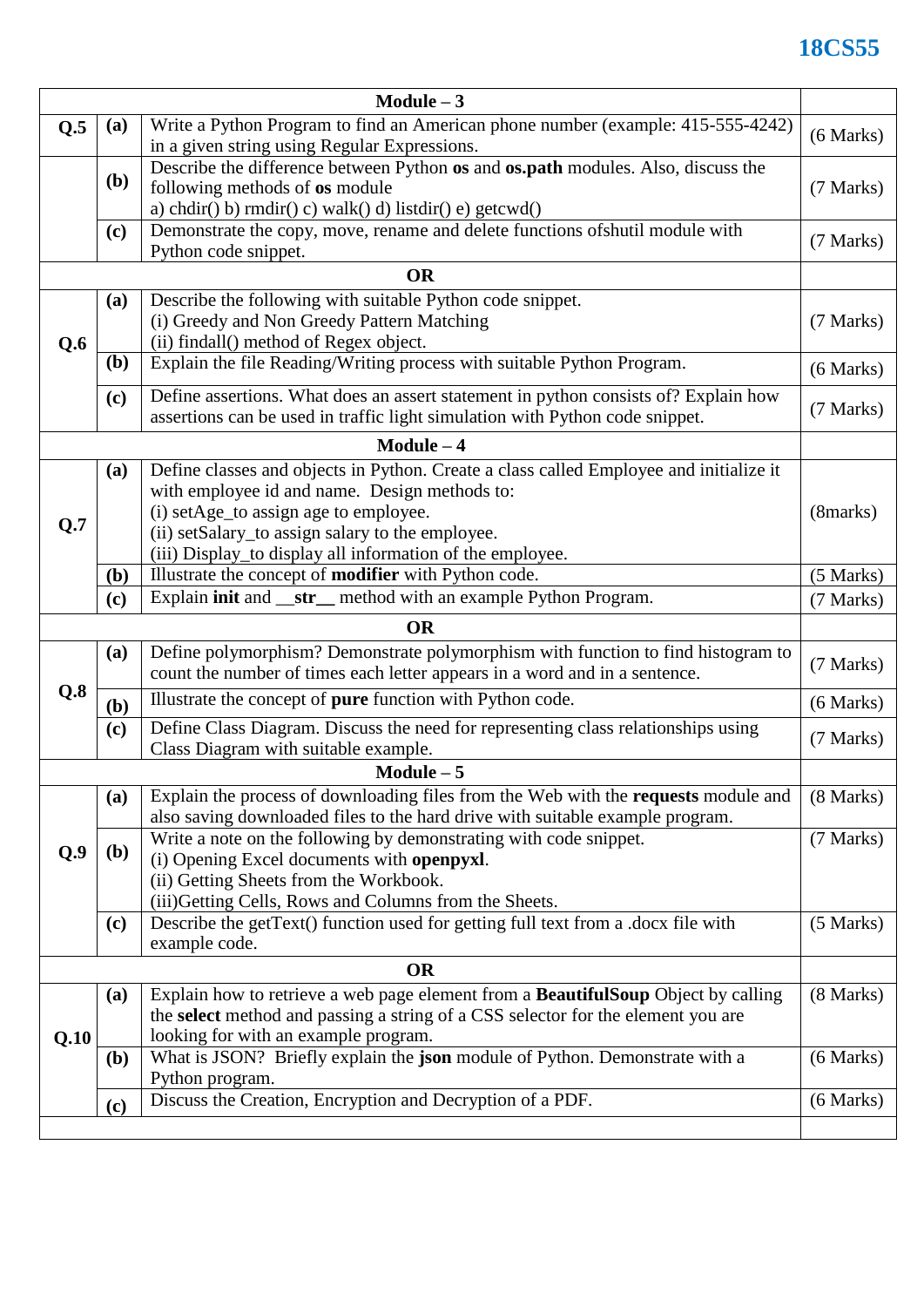| Table showing the Bloom's Taxonomy Level, Course Outcome and Programme<br>Outcome |                            |                                                                                                     |  |                             |                             |
|-----------------------------------------------------------------------------------|----------------------------|-----------------------------------------------------------------------------------------------------|--|-----------------------------|-----------------------------|
|                                                                                   |                            |                                                                                                     |  |                             |                             |
| <b>Question</b>                                                                   |                            | <b>Bloom's Taxonomy Level</b><br>attached                                                           |  | <b>Course</b><br>Outcome    | <b>Programme Outcome</b>    |
| Q.1                                                                               | (a)                        | L2                                                                                                  |  | CO1                         | PO1, PO2, PO3, PO12         |
|                                                                                   | (b)                        | L <sub>3</sub>                                                                                      |  | CO1                         | PO1, PO2, PO3, PO12         |
|                                                                                   | (c)                        | L2                                                                                                  |  | CO1                         | PO1, PO2, PO3, PO12         |
| Q.2                                                                               | (a)                        | L2                                                                                                  |  | CO1                         | PO1, PO2, PO3, PO12         |
|                                                                                   | (b)                        | L <sub>3</sub>                                                                                      |  | CO1                         | PO1, PO2, PO3, PO12         |
|                                                                                   | (c)                        | L2                                                                                                  |  | CO1                         | PO1, PO2, PO3, PO12         |
| Q.3                                                                               | (a)                        | L1, L2                                                                                              |  | CO <sub>2</sub>             | PO1, PO2, PO3, PO12         |
|                                                                                   | (b)                        | L1, L2                                                                                              |  | CO <sub>2</sub>             | PO1, PO2, PO3, PO12         |
|                                                                                   | (c)                        | L <sub>3</sub>                                                                                      |  | CO <sub>2</sub>             | PO1, PO2, PO3, PO12         |
| Q.4                                                                               | (a)                        | L1, L2                                                                                              |  | CO <sub>2</sub>             | PO1, PO2, PO3, PO12         |
|                                                                                   | (b)                        | L1, L2                                                                                              |  | CO <sub>2</sub>             | PO1, PO2, PO3, PO12         |
|                                                                                   | (c)                        | L2, L3                                                                                              |  | CO <sub>2</sub>             | PO1, PO2, PO3, PO12         |
| Q.5                                                                               | (a)                        | L <sub>3</sub>                                                                                      |  | CO <sub>3</sub>             | PO1, PO2, PO3, PO12         |
|                                                                                   | (b)                        | L2                                                                                                  |  | CO <sub>3</sub>             | PO1, PO2, PO3, PO12         |
|                                                                                   | (c)                        | L1, L2                                                                                              |  | CO <sub>3</sub>             | PO1, PO2, PO3, PO12         |
| Q.6                                                                               | (a)                        | L2                                                                                                  |  | CO <sub>3</sub>             | PO1, PO2, PO3, PO12         |
|                                                                                   | (b)                        | L <sub>3</sub>                                                                                      |  | CO <sub>3</sub>             | PO1, PO2, PO3, PO12         |
|                                                                                   | (c)                        | L1, L2                                                                                              |  | CO <sub>3</sub>             | PO1, PO2, PO3, PO12         |
| Q.7                                                                               | $\left( a\right)$          | L1,L3                                                                                               |  | CO <sub>4</sub>             | PO1, PO2, PO3, PO12         |
|                                                                                   | (b)                        | $\overline{L2}$                                                                                     |  | $\overline{CO4}$            | PO1, PO2, PO3, PO12         |
|                                                                                   | $\left( \mathrm{c}\right)$ | L1,L2                                                                                               |  | CO <sub>4</sub>             | PO1, PO2, PO3, PO12         |
| Q.8                                                                               | (a)                        | L1,L3                                                                                               |  | CO4                         | PO1, PO2, PO3, PO12         |
|                                                                                   | (b)                        | L2                                                                                                  |  | CO <sub>4</sub>             | PO1, PO2, PO3, PO12         |
|                                                                                   | (c)                        | L1,L2                                                                                               |  | CO <sub>4</sub>             | PO1, PO2, PO3, PO12         |
| Q.9                                                                               | (a)                        | L <sub>3</sub>                                                                                      |  | CO <sub>5</sub>             | PO1, PO2, PO3, PO12         |
|                                                                                   | (b)                        | L1,L2                                                                                               |  | CO <sub>5</sub>             | PO1, PO2, PO3, PO12         |
|                                                                                   | (c)                        | L2                                                                                                  |  | CO <sub>5</sub>             | PO1, PO2, PO3, PO12         |
| Q.10                                                                              | (a)                        | L <sub>3</sub>                                                                                      |  | CO <sub>5</sub>             | PO1, PO2, PO3, PO12         |
|                                                                                   | (b)                        | L1,L2                                                                                               |  | CO <sub>5</sub>             | PO1, PO2, PO3, PO12         |
|                                                                                   | (c)                        | L2                                                                                                  |  | CO <sub>5</sub>             | PO1, PO2, PO3, PO12         |
|                                                                                   |                            |                                                                                                     |  |                             |                             |
|                                                                                   |                            |                                                                                                     |  | Lower order thinking skills |                             |
| Bloom's                                                                           |                            | Understanding<br>Remembering(                                                                       |  |                             | Applying (Application):     |
| <b>Taxonomy</b><br><b>Levels</b>                                                  |                            | Comprehension): $L_2$<br>knowledge): $L_1$<br>$L_3$                                                 |  |                             |                             |
|                                                                                   |                            | <b>Higher order thinking skills</b><br>Valuating (Evaluation): $L_5$<br>Analyzing (Analysis): $L_4$ |  |                             | Creating (Synthesis): $L_6$ |
|                                                                                   |                            |                                                                                                     |  |                             |                             |

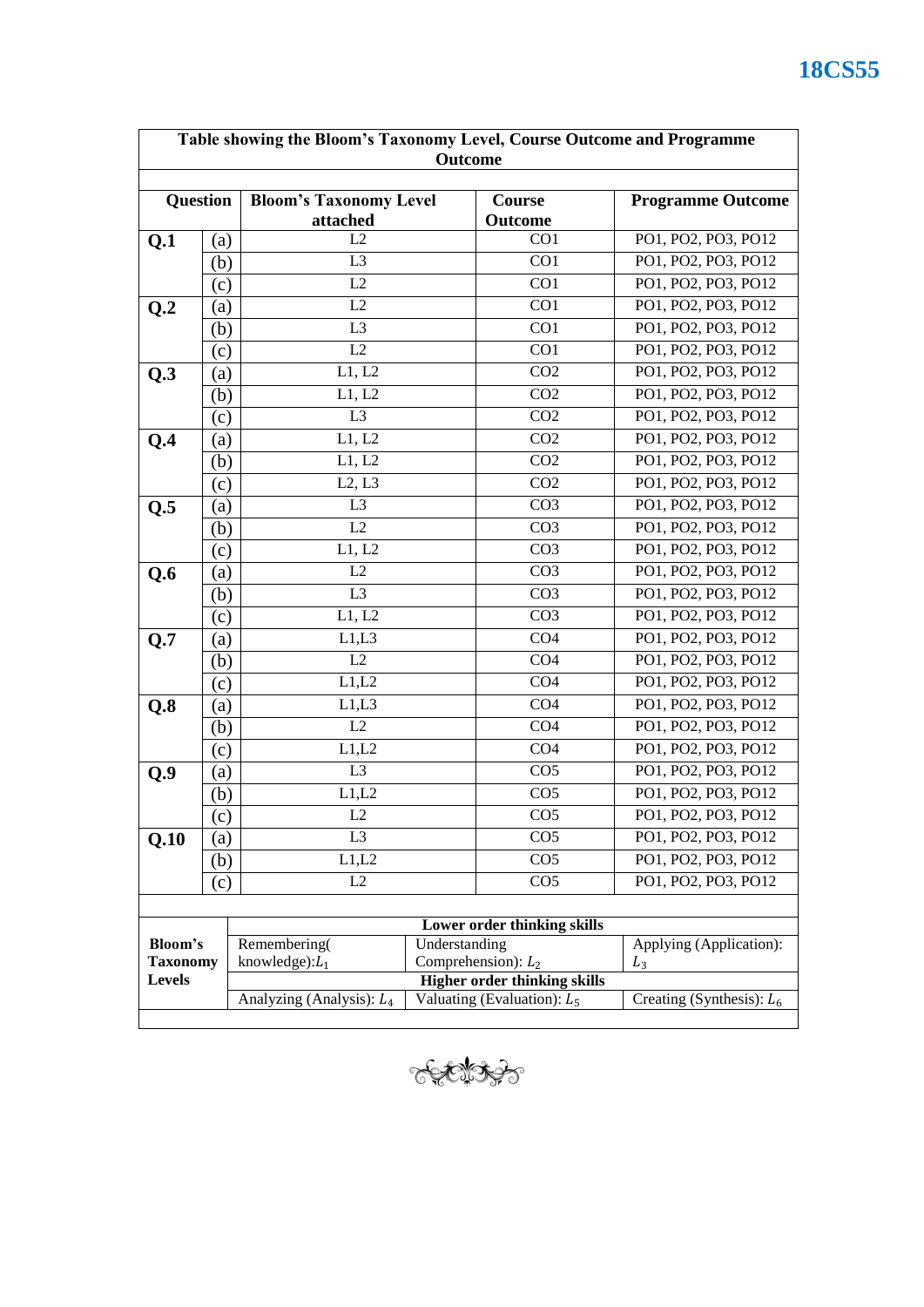#### **Model Question Paper-1 with effect from 2020-21 (CBCS Scheme)**

USN

### **Fifth Semester B.E. Degree Examination**

**APPLICATION DEVELOPMENT USING PYTHON**

#### **TIME: 03 Hours**

**Max. Marks: 100**

 Note: 01. Answer any **FIVE** full questions, choosing at least **ONE** question from each **MODULE**. 02. 03.

**Module – 1 Q.1 (a)** Write a python program to find the area of square, rectangle and circle. Print the which a python program to find the area of square, rectangle and circle. Find the results. Take input from user **(b)** List and explain the syntax of all flow control statements with example. 8 **(c)** Illustrate the use of break and continue with a code snippet. 6 **OR Q.2 (a)** What are userdefined functions? How can we pass parameters in user defined Functions? Explain with suitable example. **(b)** Explain global statement with example. 8 **(c)** Write a function that computes and returns addition ,subtraction, multiplication , whic a function that computes and returns addition, subtraction, multiplication,  $\frac{1}{5}$ **Module – 2 Q.3 (a)** What is list?Explain the concept of list slicing with example.  $\begin{bmatrix} 6 \end{bmatrix}$ **(b)** Explain references with example. 7 **(c)** What is dictionary?How it is different from list?Write a program to count the number what is dictionary? How it is different from fist? Write a program to count the number  $\begin{bmatrix} 7 \end{bmatrix}$ **OR Q.4 (a)** You are creating a fantasy video game. The data structure to model the player's inventory will be a dictionary where the keys are string values describing the item in the inventory and the value is an integer value detailing how many of that item the player has. For example, the dictionary value {'rope': 1, 'torch': 6, 'gold coin': 42, 'dagger': 1, 'arrow': 12} means the player has 1 rope, 6 torches, 42 gold coins, and so on.Write a function named displayInventory() that would take any possible "inventory" and display it like the following: Inventory: 12 arrow 42 gold coin 1 rope 6 torch 1 dagger Total number of items: 63 7 **(b)** List any six methods associated with string and explain each of them with example.  $\begin{vmatrix} 8 \\ 8 \end{vmatrix}$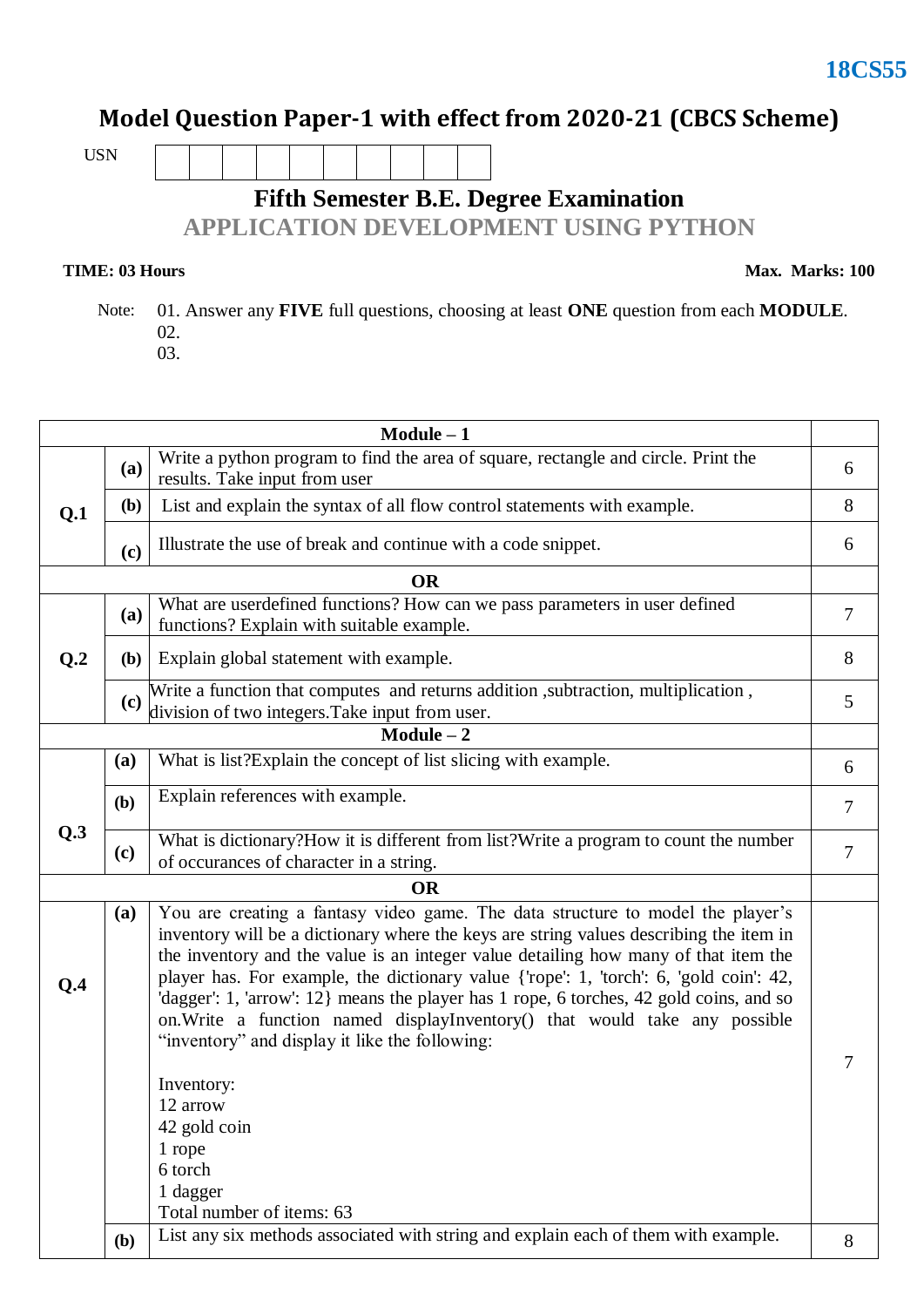# **18CS55**

|      | (c)          | Write a Python program to swap cases of a given string.                                                                                                                                               | 5              |  |  |  |
|------|--------------|-------------------------------------------------------------------------------------------------------------------------------------------------------------------------------------------------------|----------------|--|--|--|
|      |              | Input: Java                                                                                                                                                                                           |                |  |  |  |
|      |              | Output: jAVA<br>$Module - 3$                                                                                                                                                                          |                |  |  |  |
|      |              |                                                                                                                                                                                                       |                |  |  |  |
| Q.5  | (a)          | List and explain Shorthand code for common character classes .Illustrate how do you<br>define your own character class?                                                                               | 7              |  |  |  |
|      | (b)          | Explain the usage of Caret and dollar sign characters in regular expression.                                                                                                                          | 6              |  |  |  |
|      | (c)          | Write a python program to extract phone numbers and email addresses using regex                                                                                                                       | $\overline{7}$ |  |  |  |
|      |              | <b>OR</b>                                                                                                                                                                                             |                |  |  |  |
|      | (a)          | How do we specify and handle absolute, relative paths?                                                                                                                                                | 10             |  |  |  |
| Q.6  | (b)          | Explain saving of variables using shelve module.                                                                                                                                                      |                |  |  |  |
|      | (c)          | With code snippet, explain reading, extracting and creating ZIP files                                                                                                                                 |                |  |  |  |
|      |              | $Module - 4$                                                                                                                                                                                          |                |  |  |  |
|      | <b>(a)</b>   | What is class? How do we define a class in python? How to instantiate the class and<br>how class members are accessed?                                                                                | 8              |  |  |  |
| Q.7  | <b>(b)</b>   | Write a python program that uses datetime module within a class, takes a birthday as<br>input and prints user's age and the number of days, hours , minutes and seconds until<br>their next birthday. | 7              |  |  |  |
|      |              | Explain __init__ and __str__ methods.                                                                                                                                                                 | 5              |  |  |  |
|      | (c)          | <b>OR</b>                                                                                                                                                                                             |                |  |  |  |
|      |              |                                                                                                                                                                                                       |                |  |  |  |
|      | (a)          | Explain operator overloading with example.                                                                                                                                                            | $\overline{7}$ |  |  |  |
| Q.8  | (b)          | What are polymorphic functions? Explain with code snippet                                                                                                                                             | $\tau$         |  |  |  |
|      | (c)          | Illustrate the concept of inheritance with example                                                                                                                                                    | 6              |  |  |  |
|      |              | $Module - 5$                                                                                                                                                                                          |                |  |  |  |
|      | (a)          | How do we download a file and save it to harddrive using request module?                                                                                                                              | 6              |  |  |  |
| Q.9  | (b)          | Write a python program to give search keyword from command line arguments and<br>open the browser tab for each result page.                                                                           |                |  |  |  |
|      | (c)          | Explain selenium's webdrive methods for finding elements                                                                                                                                              | 8              |  |  |  |
|      |              | <b>OR</b>                                                                                                                                                                                             |                |  |  |  |
|      | (a)          | Write a program that takes a number N from command line and creates an NxN<br>multiplication table in excel spread sheet.                                                                             | 8              |  |  |  |
| Q.10 | ( <b>b</b> ) | Write short notes on<br>i)Creating, copying and rotating pages with respect to pdf                                                                                                                    | 6              |  |  |  |
|      | (c)          | Write a program that find all the CSV files in the current working directory, read in<br>the full contents of each file, write out the contents, skipping the first line, to a new<br>CSV file.       | 6              |  |  |  |
|      |              |                                                                                                                                                                                                       |                |  |  |  |